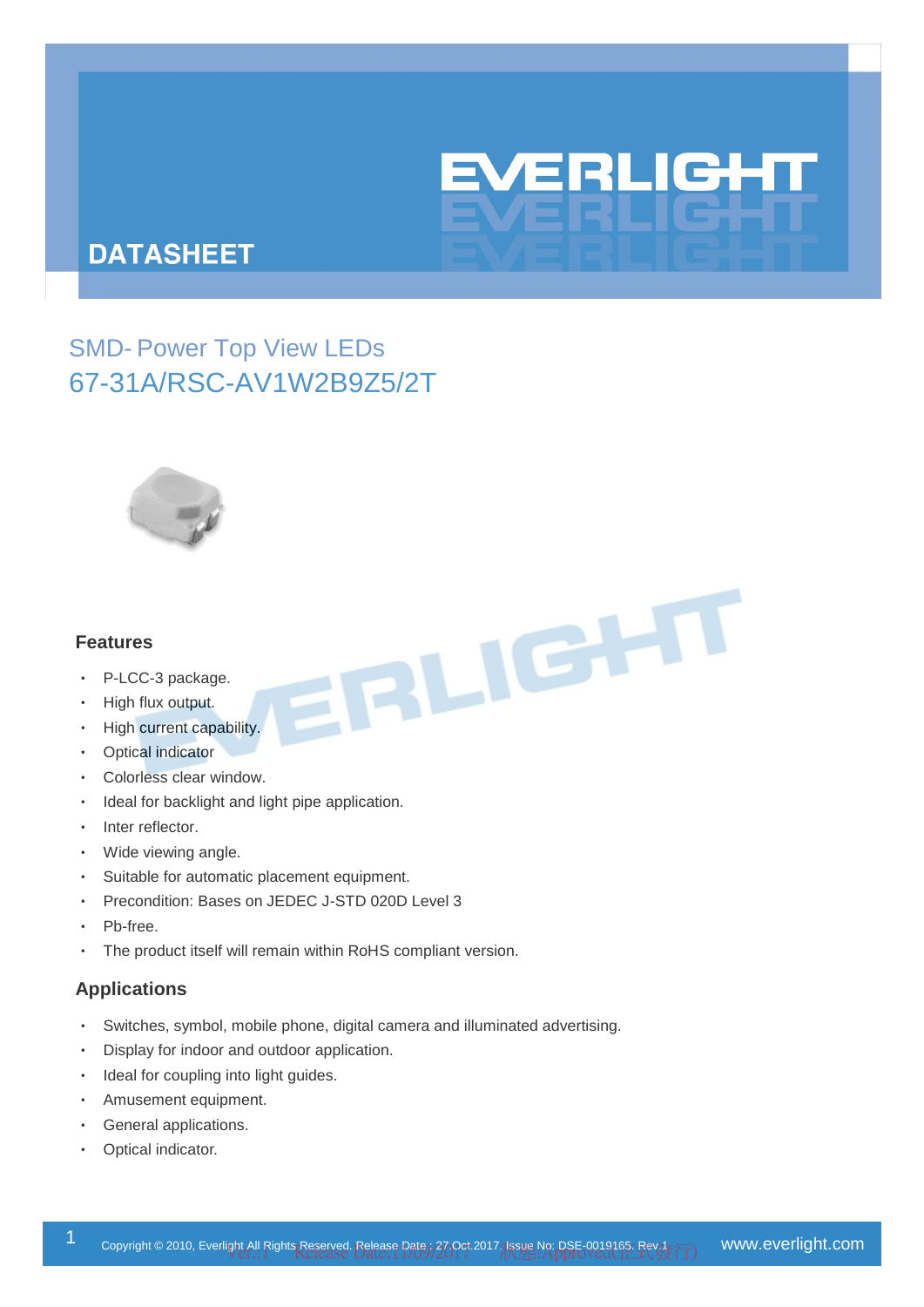#### **Device Selection Guide**

| <b>Chip Materials</b> | <b>Emitted Color</b> | Resin Color |
|-----------------------|----------------------|-------------|
| AlGaInP               | <b>Brilliant Red</b> | Water Clear |

#### **Absolute Maximum Ratings (Ta=25**℃**)**

| Parameter                                        | Symbol                      | Rating                                                                    | Unit                 |  |
|--------------------------------------------------|-----------------------------|---------------------------------------------------------------------------|----------------------|--|
| Reverse Voltage                                  | $V_{R}$                     | 5                                                                         | $\vee$               |  |
| <b>Forward Current</b>                           | I۴                          | 70                                                                        | mA                   |  |
| <b>Peak Forward Current</b><br>(Duty 1/10 @1KHz) | <b>IFP</b>                  | 100                                                                       | mA                   |  |
| <b>Power Dissipation</b>                         | Pd                          | 130                                                                       | mW                   |  |
| Junction Temperature                             | $T_i$                       | 115                                                                       | $^{\circ}$ C         |  |
| <b>Operating Temperature</b>                     | $\mathsf{T}_{\mathsf{opr}}$ | $-40 - +85$                                                               | $\mathrm{C}^{\circ}$ |  |
| Storage Temperature                              | Tstg                        | $-40 - +100$                                                              | $\mathrm{C}$         |  |
| <b>ESD</b>                                       | <b>ESD<sub>HBM</sub></b>    | 2000                                                                      | $\vee$               |  |
| <b>Soldering Temperature</b>                     | $T_{sol}$                   | Reflow Soldering: 260 °C for 10 sec.<br>Hand Soldering: 350 °C for 3 sec. |                      |  |

# **Electro-Optical Characteristics (Ta=25**℃**)**

| Parameter                    | Symbol                 | Min.  | Typ.    | Max.  | Unit | Condition    |
|------------------------------|------------------------|-------|---------|-------|------|--------------|
| Luminous Intensity           | $\mathsf{I}\mathsf{v}$ | 715   | -----   | 1800  | mcd  | $I_F = 50mA$ |
| <b>Viewing Angle</b>         | $2\theta_{1/2}$        | ----- | 120     |       | deg  | $I_F = 50mA$ |
| Peak Wavelength              | λp                     | ----- | 632     | ----- | nm   | $I_F = 50mA$ |
| Dominant Wavelength          | λd                     | 617.5 | $- - -$ | 633.5 | nm   | $I_F = 50mA$ |
| Spectrum Radiation Bandwidth | Δλ                     | ----- | 20      | ----- | nm   | $I_F = 50mA$ |
| <b>Forward Voltage</b>       | $V_F$                  | 1.95  | $- - -$ | 2.75  | V    | $I_F = 50mA$ |
| <b>Reverse Current</b>       | <sup>IR</sup>          | ---   | ---     | 10    | μA   | $V_R = 5V$   |

Notes:

1. Tolerance of Luminous Intensity: ±11%

2. Tolerance of Dominant Wavelength: ±1nm

3. Tolerance of Forward Voltage: ±0.1V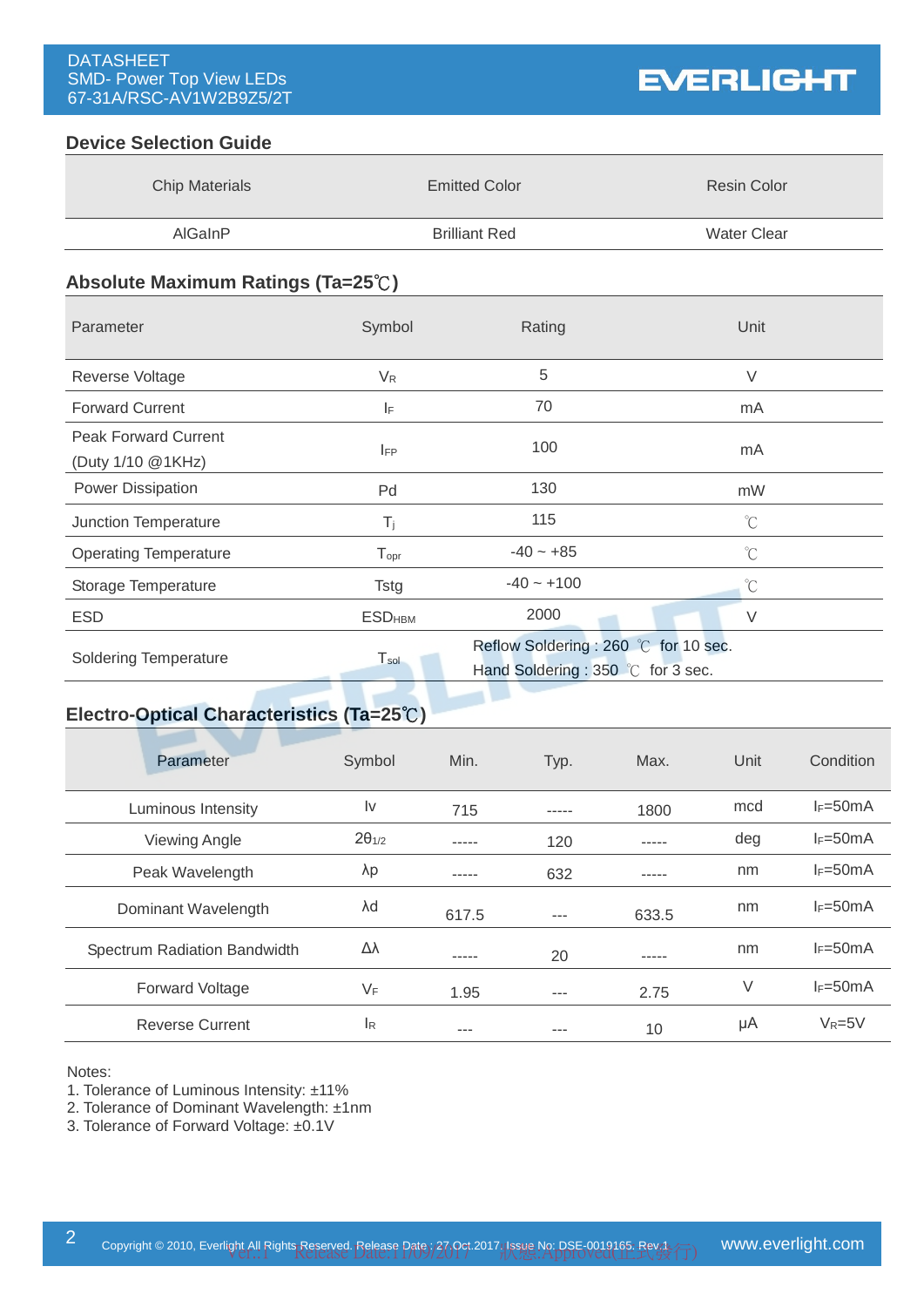# **EVERLIGHT**

#### **Bin Range of Luminous Intensity**

| <b>Bin Code</b> | Min. | Max. | Unit | Condition    |
|-----------------|------|------|------|--------------|
| V <sub>1</sub>  | 715  | 900  |      |              |
| V <sub>2</sub>  | 900  | 1120 |      |              |
| W <sub>1</sub>  | 1120 | 1420 | mcd  | $I_F = 50mA$ |
| W <sub>2</sub>  | 1420 | 1800 |      |              |

#### **Bin Range of Dom. Wavelength**

| Group                                             | <b>Bin Code</b> | Min.  | Max.             | Unit | Condition |
|---------------------------------------------------|-----------------|-------|------------------|------|-----------|
| E4<br>E <sub>5</sub><br>Α<br>E <sub>6</sub><br>E7 |                 | 617.5 | 621.5            |      |           |
|                                                   | 621.5           | 625.5 | $I_F=50mA$<br>nm |      |           |
|                                                   | 625.5           | 629.5 |                  |      |           |
|                                                   |                 | 629.5 | 633.5            |      |           |

# **Bin Range of Forward Voltage** Group Bin Code Min. Min. Max. Unit Condition B9 1 1.95 2.15  $V = 50mA$ 2 2.15 2.35 3 2.35 2.55 4 2.55 2.75

Notes:

1. Tolerance of Luminous Intensity: ±11%

2. Tolerance of Dominant Wavelength: ±1nm

3. Tolerance of Forward Voltage: ±0.1V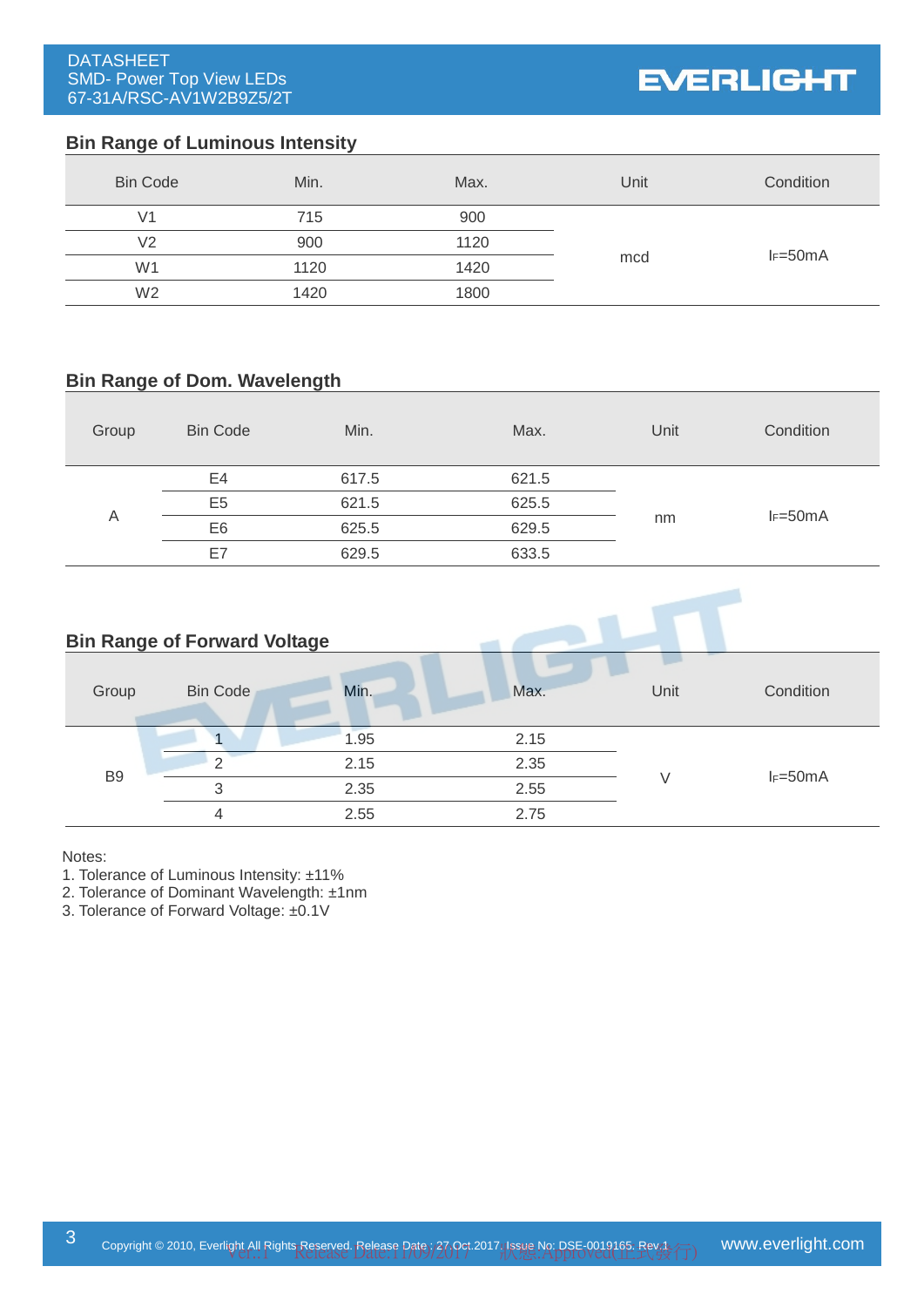# **Typical Electro-Optical Characteristics Curves**



Forward Current Derating Curve





 $0.5$ 

 $0.3$ 

 $0.1$   $0.2$   $0.4$   $0.6$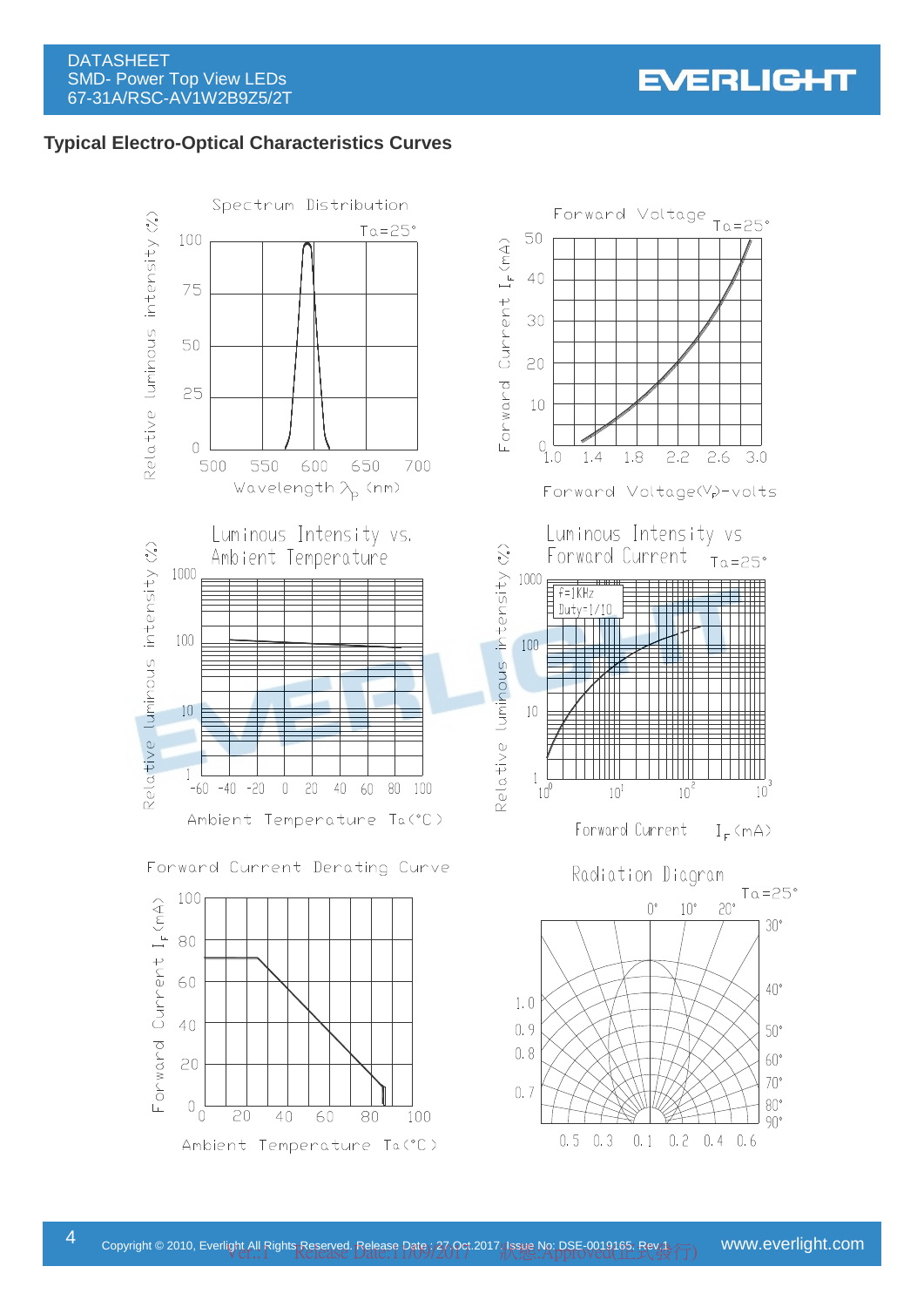## **Package Dimension**



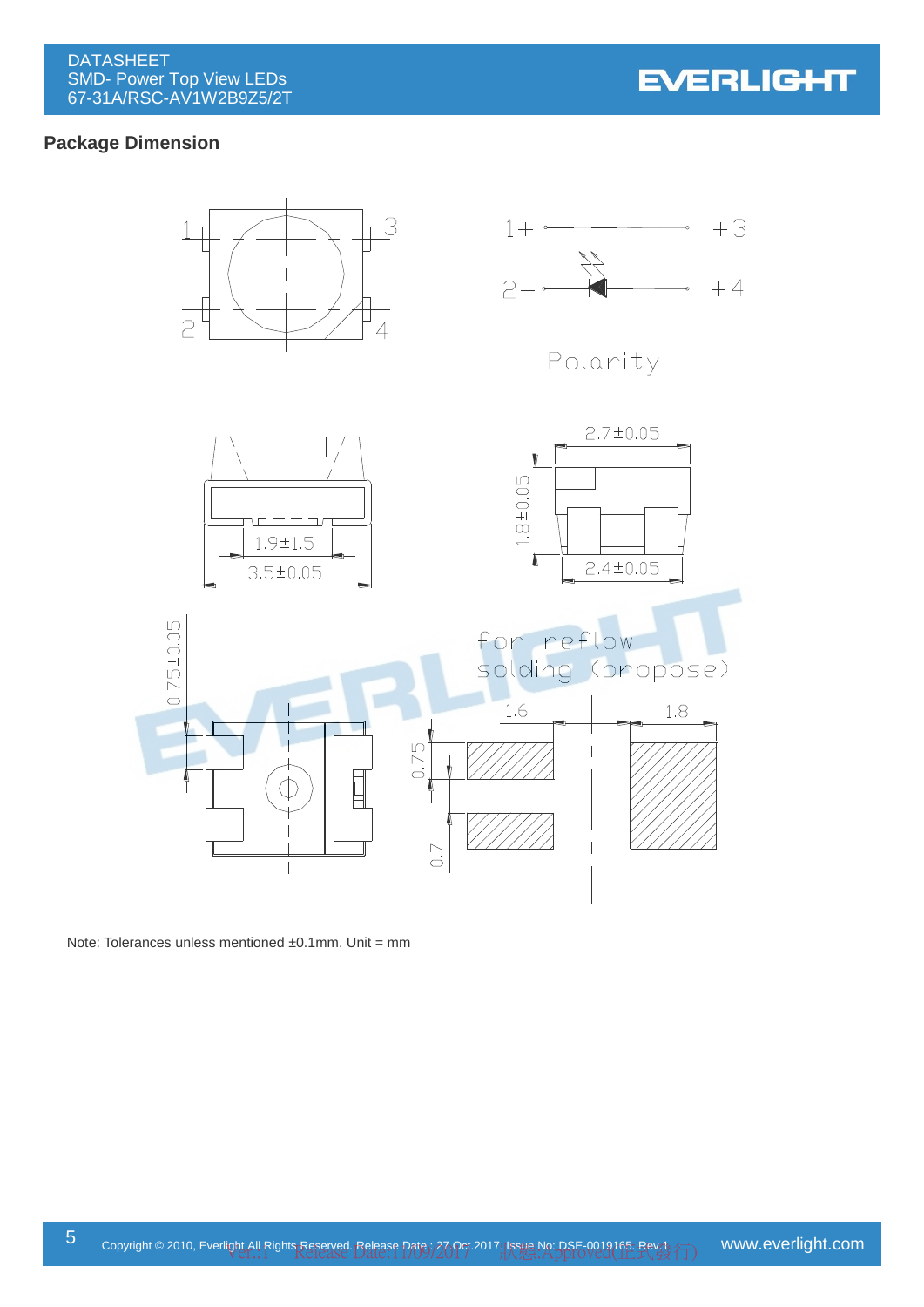# **Moisture Resistant Packing Materials**

#### **Label Explanation**



‧CPN: Customer's Product Number

**EVERLIGHT** 

- ‧P/N: Product Number
- ‧QTY: Packing Quantity
- ‧CAT: Luminous Intensity Rank
- ‧HUE: Dom. Wavelength Rank
- ‧REF: Forward Voltage Rank
- ‧LOT No: Lot Number

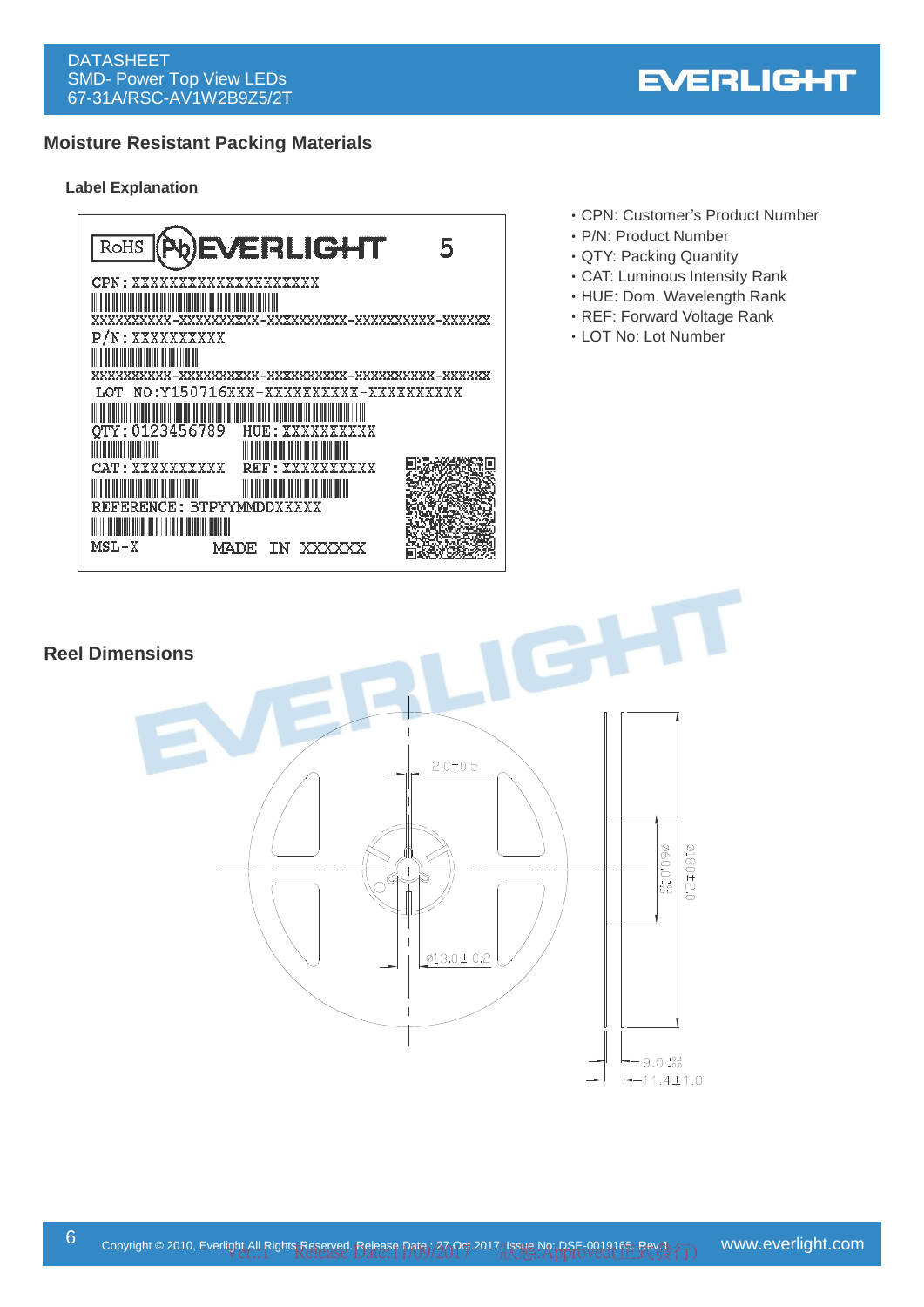

## **Carrier Tape Dimensions: Loaded Quantity 2000 pcs Per Reel**

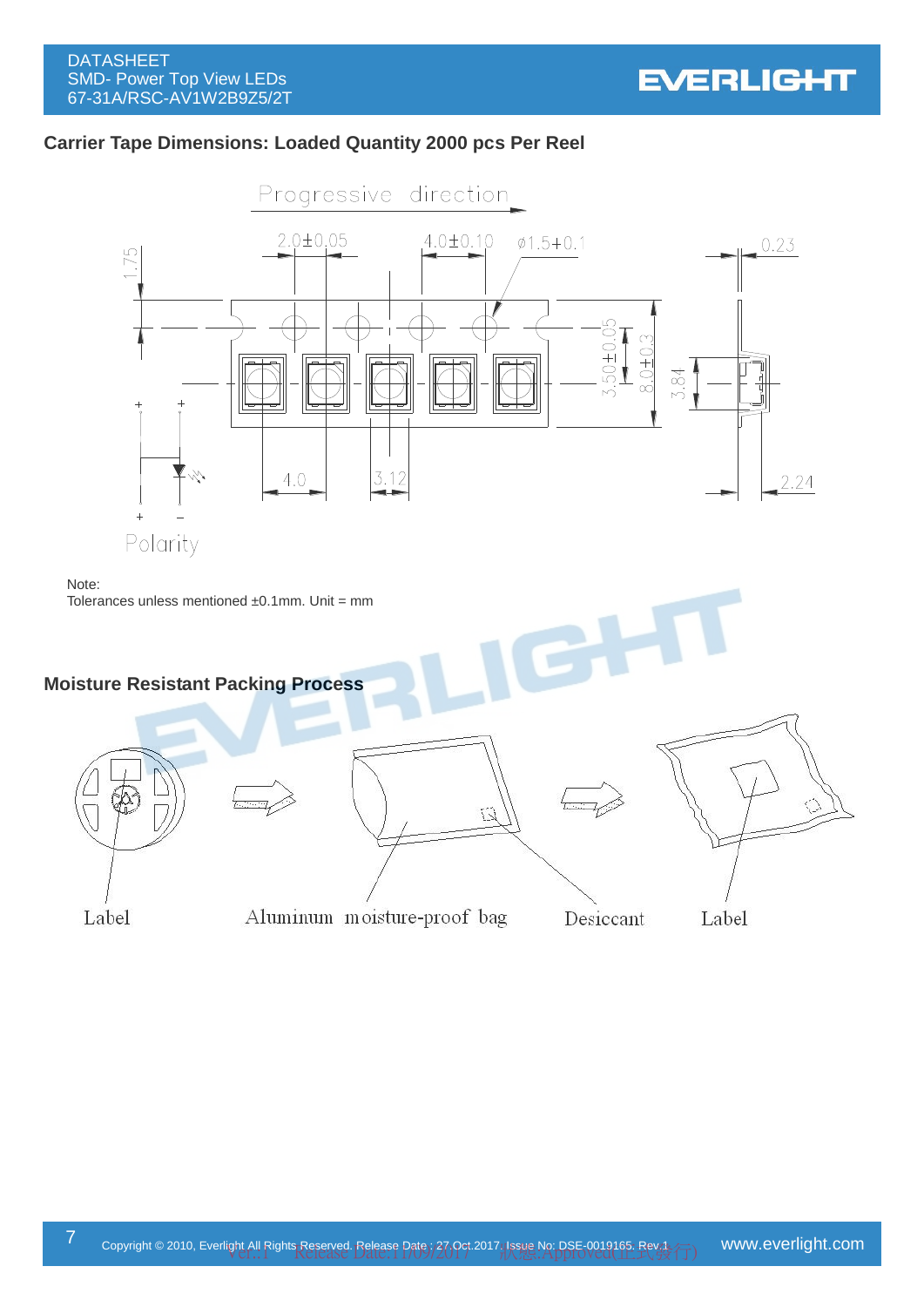#### **Precautions for Use**

1. Over-current-proof

1.1 Customer must apply resistors for protection, otherwise slight voltage shift will cause big current change ( Burn out will happen ).



#### 2. Storage

- 2.1 Moisture proof bag should only be opened immediately prior to usage.
- 2.2 Environment should be less than 30℃ and 60% RH when moisture proof bag is opened.
- 2.3 After opening the package MSL Conditions stated on page 1 of this spec should not be exceeded.
- 2.4 If the moisture sensitivity card indicates higher than acceptable moisture, the component should be baked at min. 60deg +/-5deg for 24 hours.

#### 3. Soldering Condition

- 3.1 Pb-free solder temperature profile
- 3.2 Reflow soldering should not be done more than two times.
- 3.3 When soldering, do not put stress on the LEDs during heating.
- 3.4 After soldering, do not warp the circuit board.

#### 4. Soldering Iron

Each terminal is to go to the tip of soldering iron temperature less than 350℃ for 3 seconds within once in less than the soldering iron capacity 25W. Leave two seconds and more intervals, and do soldering of each terminal. Be careful because the damage of the product is often started at the time of the hand solder.

#### 5. Repairing

Repair should not be done after the LEDs have been soldered. When repairing is unavoidable, a double-head soldering iron should be used (as below figure). It should be confirmed beforehand whether the characteristics of the LEDs will or will not be damaged by repairing.